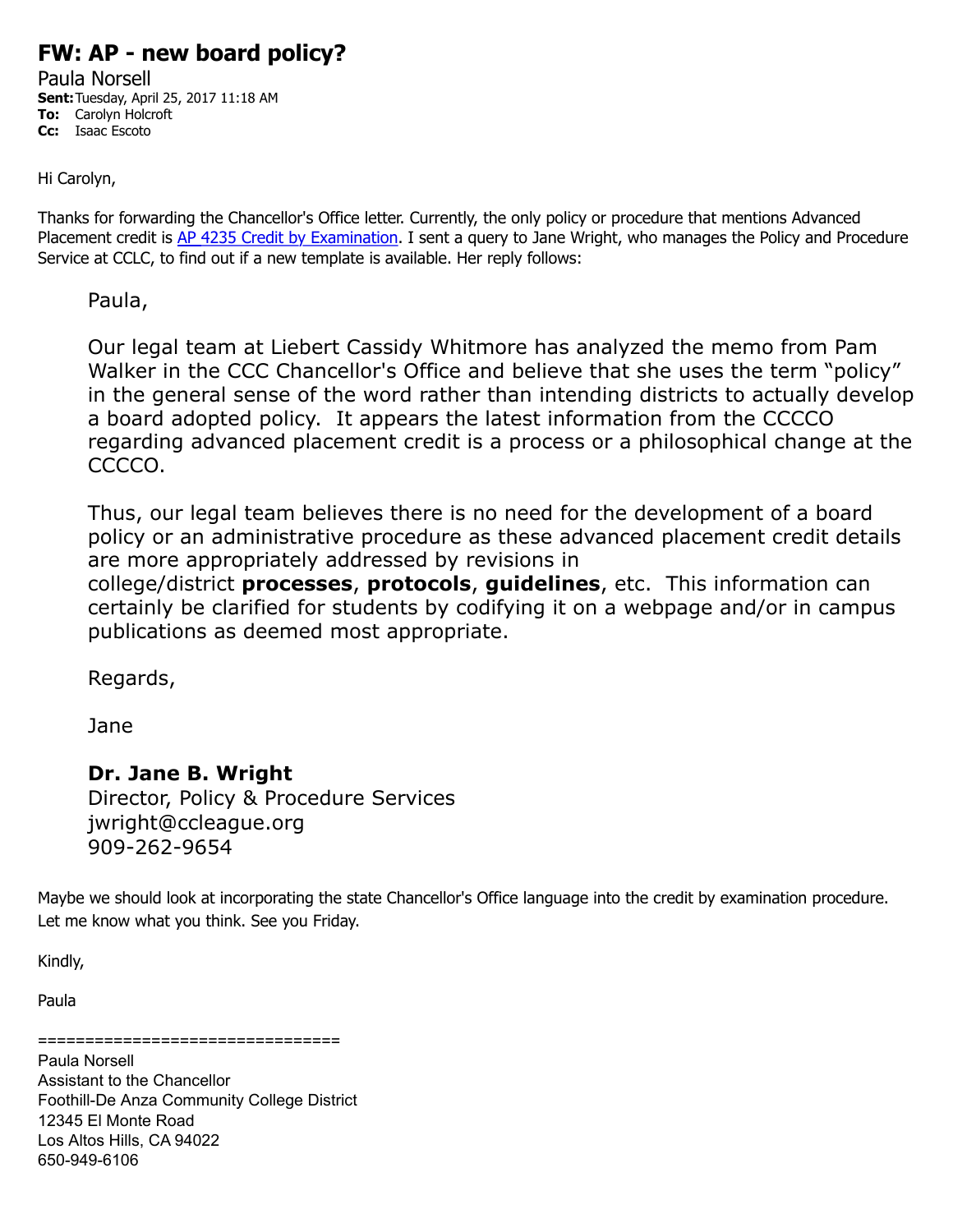norsellpaula@fhda.edu www.fhda.edu

**From:** Carolyn Holcroft **Sent:** Friday, April 21, 2017 12:45 PM **To:** Paula Norsell **Cc:** Isaac Escoto **Subject:** AP - new board policy?

Hi Paula,

We recently received this letter from the Chancellor's Office regarding college credit for AP exams. It seems that each district must develop a uniform policy for awarding credit, so we thought we'd better get on it. Do you know whether there is CCLC language for this yet? (I'd think there would be?)

Kind regards, CH

Carolyn Holcroft, B.S.N., Ph. D. Professor - Biological Sciences Academic Senate President Foothill College 12345 El Monte Road Los Altos Hills, CA 94022

Remember always that you not only have the right to be an individual, you have an obligation to be one. - Eleanor Roosevelt

\_\_\_\_\_\_\_\_\_\_\_\_\_\_\_\_\_\_\_\_\_\_\_\_\_\_\_\_\_\_\_\_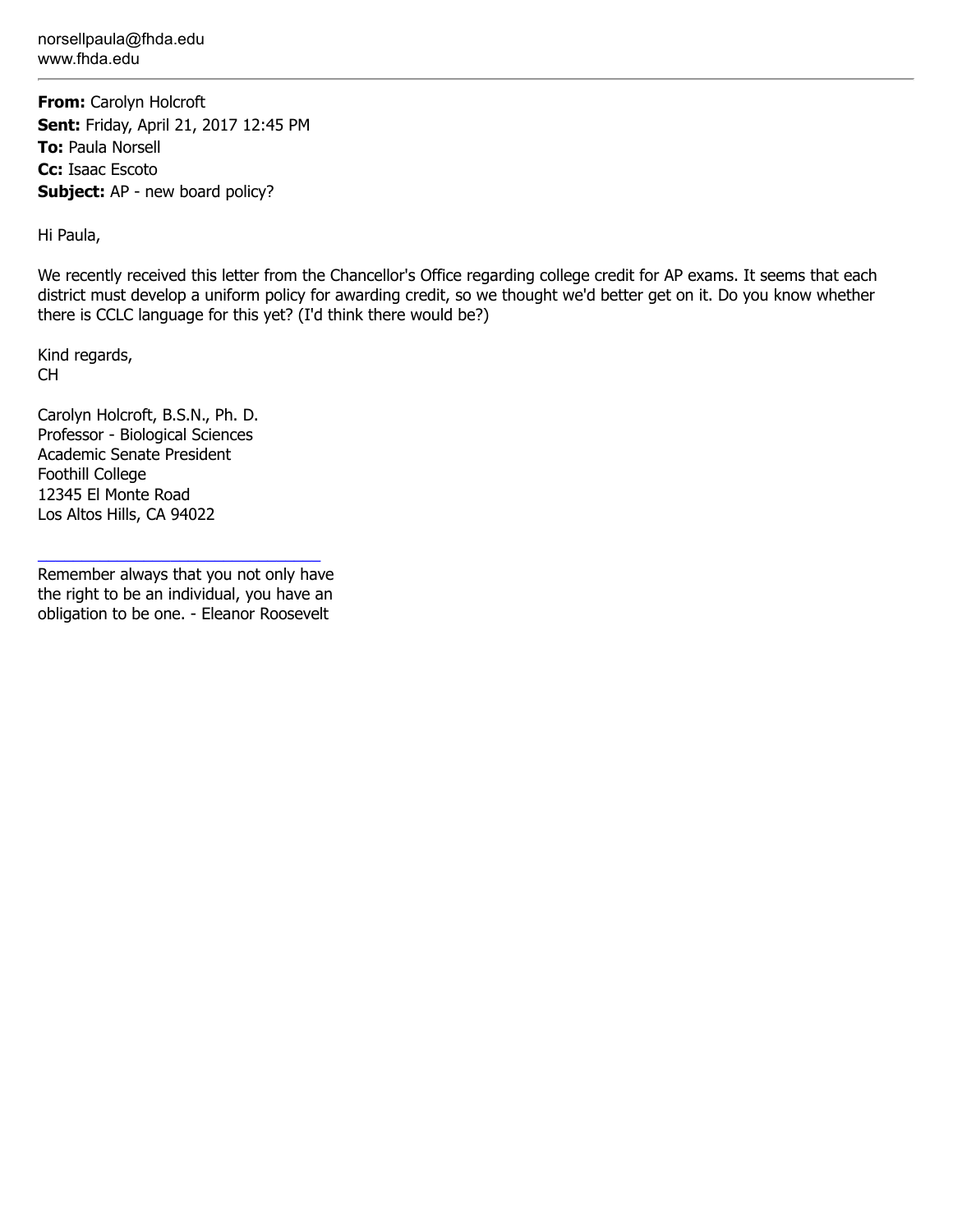### **STATE OF CALIFORNIA ELOY ORTIZ OAKLEY, CHANCELLOR**

**CALIFORNIA COMMUNITY COLLEGES CHANCELLOR'S OFFICE**

1102 Q STREET, SUITE 4400 SACRAMENTO, CA 95811-6549 (916) 322-4005 [http://www.cccco.edu](http://www.cccco.edu/)



**DATE:** March 30, 2017 **AA 17-20** 

- TO: Chief Executive Officers Chief Business Officers Chief Instructional Officers Chief Student Services Officers Academic Senate Presidents
- FROM: Pamela D. Walker, Ed.D. Vice Chancellor, Educational Services

#### SUBJECT: Policy Change: Advanced Placement Credit

On September 23, 2016, Assembly Bill (AB) 1985 Advanced Placement Credit (2016, Williams) was signed into law by Governor Brown. This law requires the Chancellor of the California Community Colleges, in collaboration with the Academic Senate of California Community Colleges, to develop and require each community college district to begin adoption and implementation of a uniform policy, regarding Advanced Placement (AP) Credit. To the extent that they conflict, current title 5, section 55052 "Advanced Placement Examinations" has been superseded by AB 1985. For your convenience, the text of AB 1985 is attached to this policy as Appendix A.

In accordance with the law, the policy is that any student who passes a College Board AP examination with a minimum score of three in a subject matter similar to that of the AP Examination, the student will be awarded credit in a general education area. Each community college is required to post the most recent AP credit policy on its website.

#### AP POLICY LANGUAGE FOR GENERAL EDUCATION CREDIT

Colleges shall award General Education Area credit as shown on the CCC AP GE List. For General Education Requirements refer to title 5 § 55063.

If the college does not have a course similar in content to the AP Examination, then the college shall award credit for the indicated GE Area as shown on the California Community College AP List. If there is no GE Area that fits the AP Examination, the college may award elective credit. This policy does not address course-tocourse awarding of AP credit as that is a local decision made by the appropriate discipline faculty.

VIA E-MAIL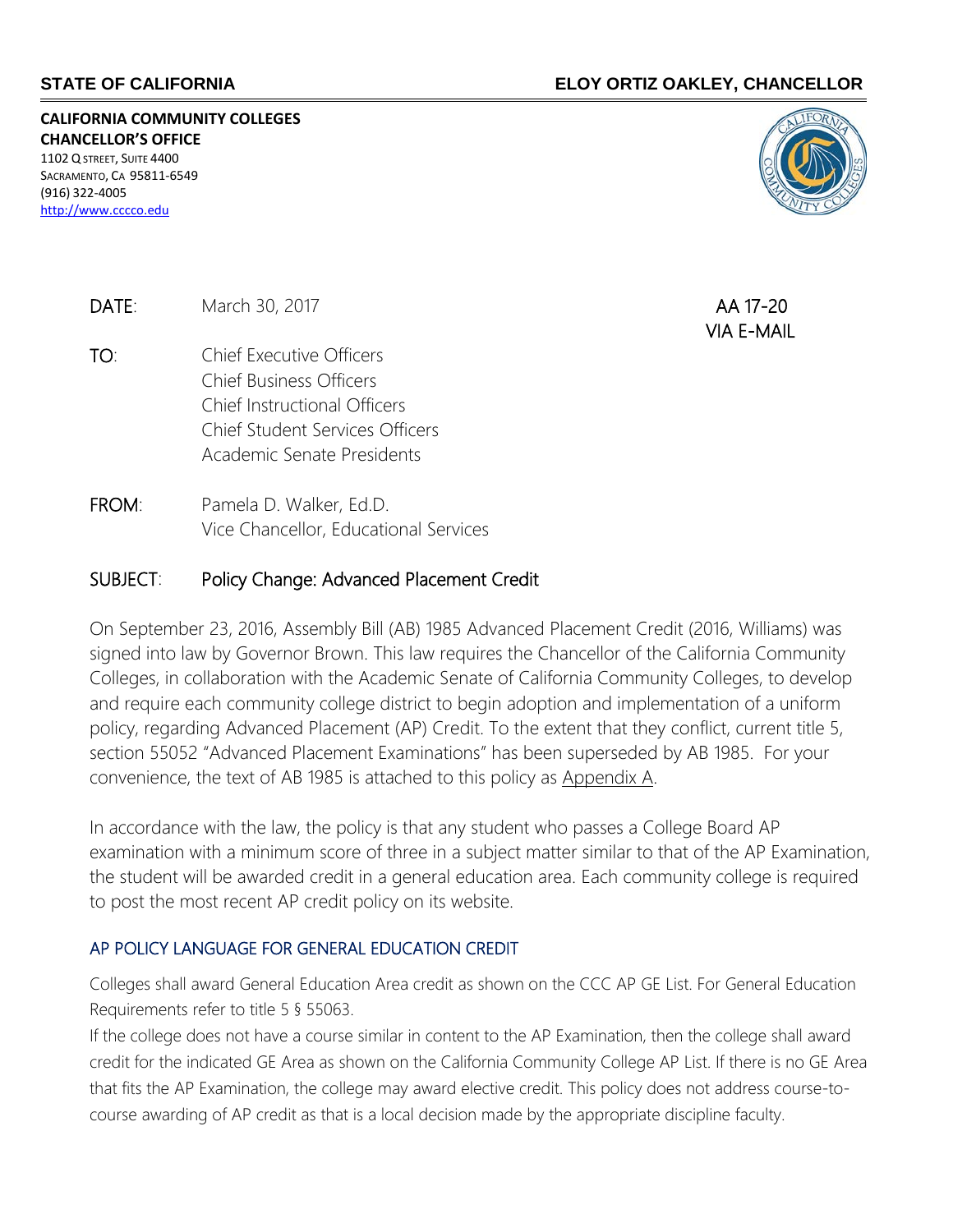Policy Change: Advanced Placement Credit March 30, 2017 Page 2

# California Community College General Education Advanced Placement (CCC GE AP) List:

Advanced Placement score of 3, 4, or 5 is required for general education certification.

| <b>AP Examination</b>               | <b>CCC GE Areas</b>                      | Minimum<br><b>Semester Units</b> |
|-------------------------------------|------------------------------------------|----------------------------------|
|                                     |                                          |                                  |
| Art History                         | Humanities                               | $\mathcal{E}$                    |
| Biology                             | Natural Sciences                         | 4                                |
| Calculus AB                         | Language and Rationality                 | 3                                |
| Calculus BC                         | Language and Rationality                 | 3                                |
| Calculus BC/AB Subscore             | Language and Rationality                 | 3                                |
| Chemistry                           | Natural Sciences                         | 4                                |
| Chinese Language and Culture        | Humanities                               | 3                                |
| Comparative Government and Politics | Social/Behavioral Sciences               | 3                                |
| Computer Science A                  | N/A                                      | 3                                |
| Computer Science Principles         | N/A                                      | 3                                |
| English Language & Composition      | Language and Rationality                 | 3                                |
| English Literature & Composition    | Language and Rationality or Humanities   | 3                                |
| <b>Environmental Science</b>        | Natural Sciences                         | 4                                |
| European History                    | Social/Behavioral Sciences or Humanities | 3                                |
| French Language and Culture         | Humanities                               | 3                                |
| German Language                     | Humanities                               | 3                                |
| Human Geography                     | Social/Behavioral Sciences               | 3                                |
| Italian Language and Culture        | Humanities                               | 3                                |
| Japanese Language and Culture       | Humanities                               | 3                                |
| Latin                               | Humanities                               | 3                                |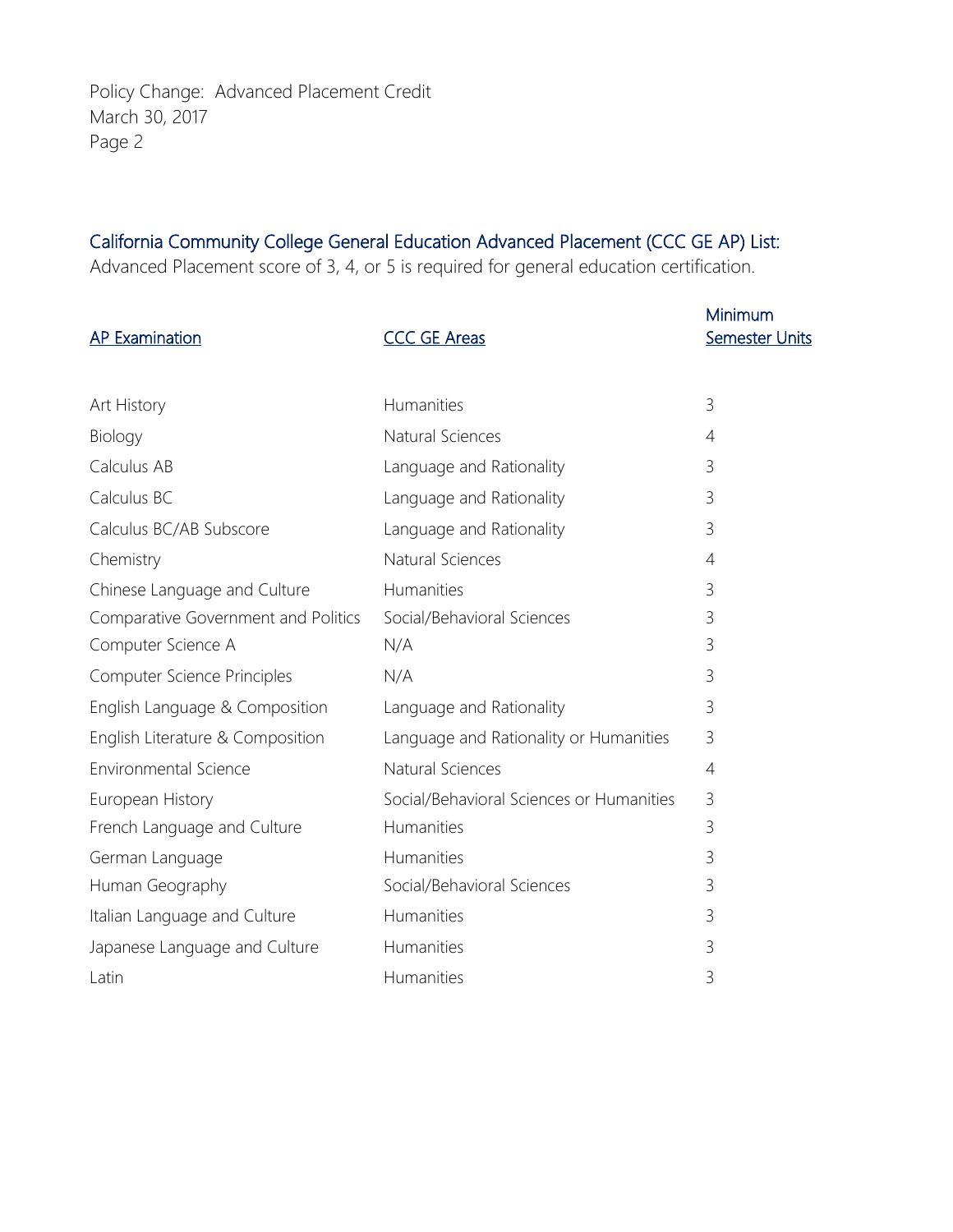Policy Change: Advanced Placement Credit March 30, 2017 Page 3

| <b>AP Examination</b>           | <b>CCC GE Areas</b>                      | Minimum<br><b>Semester Units</b> |
|---------------------------------|------------------------------------------|----------------------------------|
| Macroeconomics                  | Social/Behavioral Sciences               | 3                                |
| Microeconomics                  | Social/Behavioral Sciences               | 3                                |
| Music                           | Humanities                               | $\mathcal{E}$                    |
| Physics 1                       | Natural Sciences                         | $\overline{4}$                   |
| Physics 2                       | Natural Sciences                         | 4                                |
| Physics C mechanics             | Natural Sciences                         | 4                                |
| Physics C electricity/magnetism | Natural Sciences                         | 4                                |
| Psychology                      | Social/Behavioral Sciences               | 3                                |
| Seminar                         | N/A                                      | $\overline{0}$                   |
| Spanish Language and Culture    | Humanities                               | 3                                |
| Spanish Literature and Culture  | Humanities                               | 3                                |
| <b>Statistics</b>               | Language and Rationality                 | 3                                |
| Studio Art - 2D Design          | N/A                                      | 3                                |
| Studio Art - 3D Design          | N/A                                      | 3                                |
| Studio Art - Drawing            | N/A                                      | $\mathcal{E}$                    |
| U.S. Government and Politics    | Social/Behavioral Sciences               | 3                                |
| U.S. History                    | Social/Behavioral Sciences or Humanities | 3                                |
| World History                   | Social/Behavioral Sciences or Humanities | 3                                |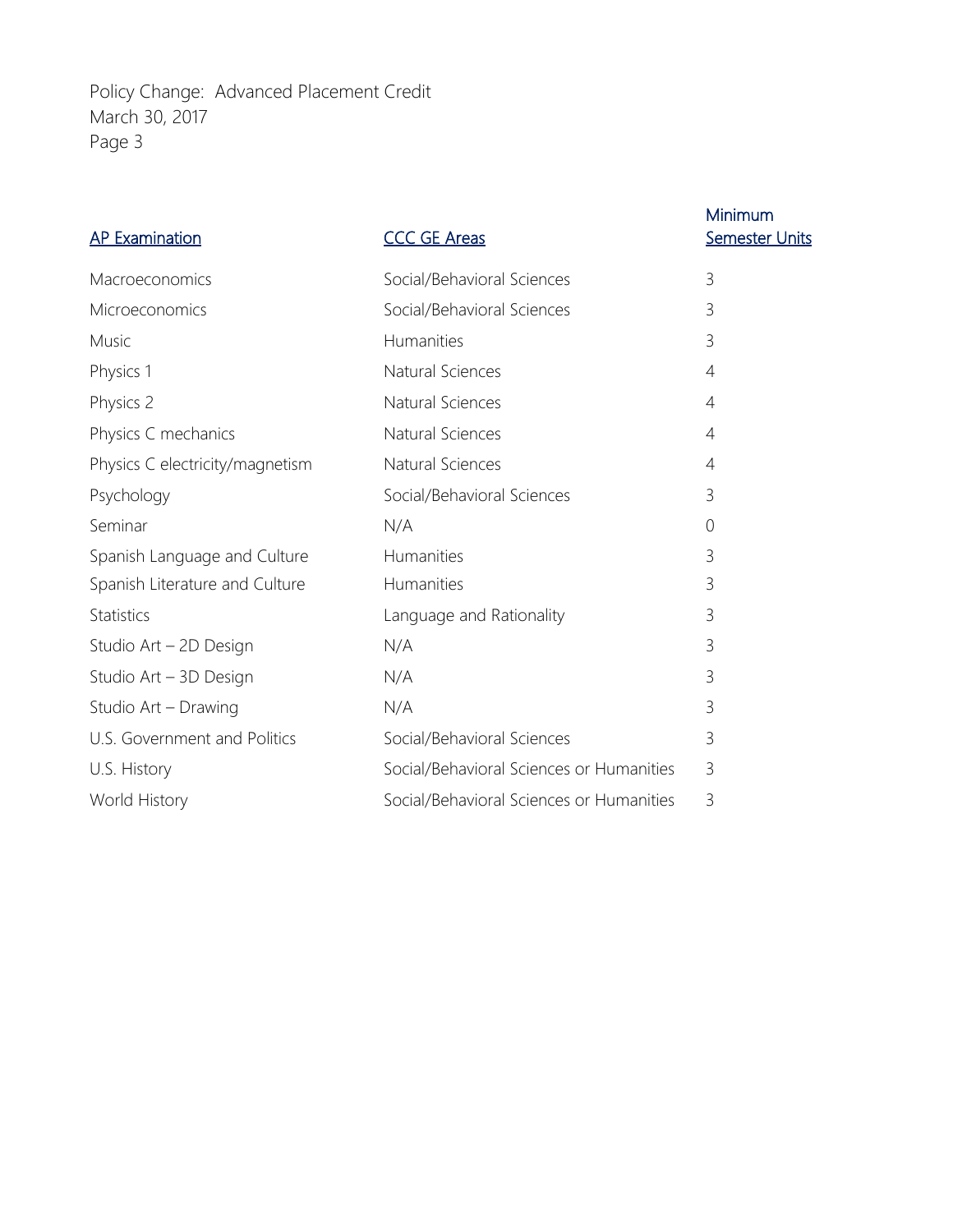# Appendix A

SECTION 1. The Legislature finds and declares all of the following:

(a) It is the intent of the Legislature to establish a uniform Advanced Placement (AP) credit policy for general education within the California Community Colleges. It is the intent of the Legislature that the Chancellor of the California Community Colleges, in collaboration with the Academic Senate for the California Community Colleges, consider, when adopting the uniform policy, granting course credit to a pupil who passes an Advanced Placement examination with a minimum score of three. (b) Studies consistently find that pupils who earn AP exam scores of three and higher are likely to demonstrate multiple measures of college success.

(c) The lack of a uniform AP credit policy often serves as an academic and financial barrier for students enrolling in California Community Colleges and is a transfer obstacle for many pupils.

SEC. 2. Article 9 (commencing with Section 79500) is added to Chapter 9 of Part 48 of Division 7 of Title 3 of the Education Code, to read:

# Article 9. Advanced Placement Credit

79500. (a) The office of the Chancellor of the California Community Colleges shall, in collaboration with the Academic Senate for California Community Colleges, do both of the following:

(1) Commencing January 1, 2017, begin development of, and each community college district subsequently shall begin adoption and implementation of, a uniform policy to award a pupil who passes an Advanced Placement examination course credit for California Intersegmental General Education Transfer Curriculum, California State University General Education Breadth, or local community college general education requirements, as appropriate for the pupil's needs, in a course with subject matter similar to that of the Advanced Placement examination.

(2) Periodically review and adjust the policy adopted pursuant to subdivision (a) to align it with policies of other public postsecondary educational institutions.

(b) If the policy to be adopted pursuant to subdivision (a) is not implemented for the entering class in the fall 2017 academic term, the California Community Colleges shall adopt and implement, commencing with the 2017–18 academic year, the Advanced Placement policy adopted by the California State University.

(c) Each community college campus shall post on its Internet Web site the most recent policy adopted pursuant to this section.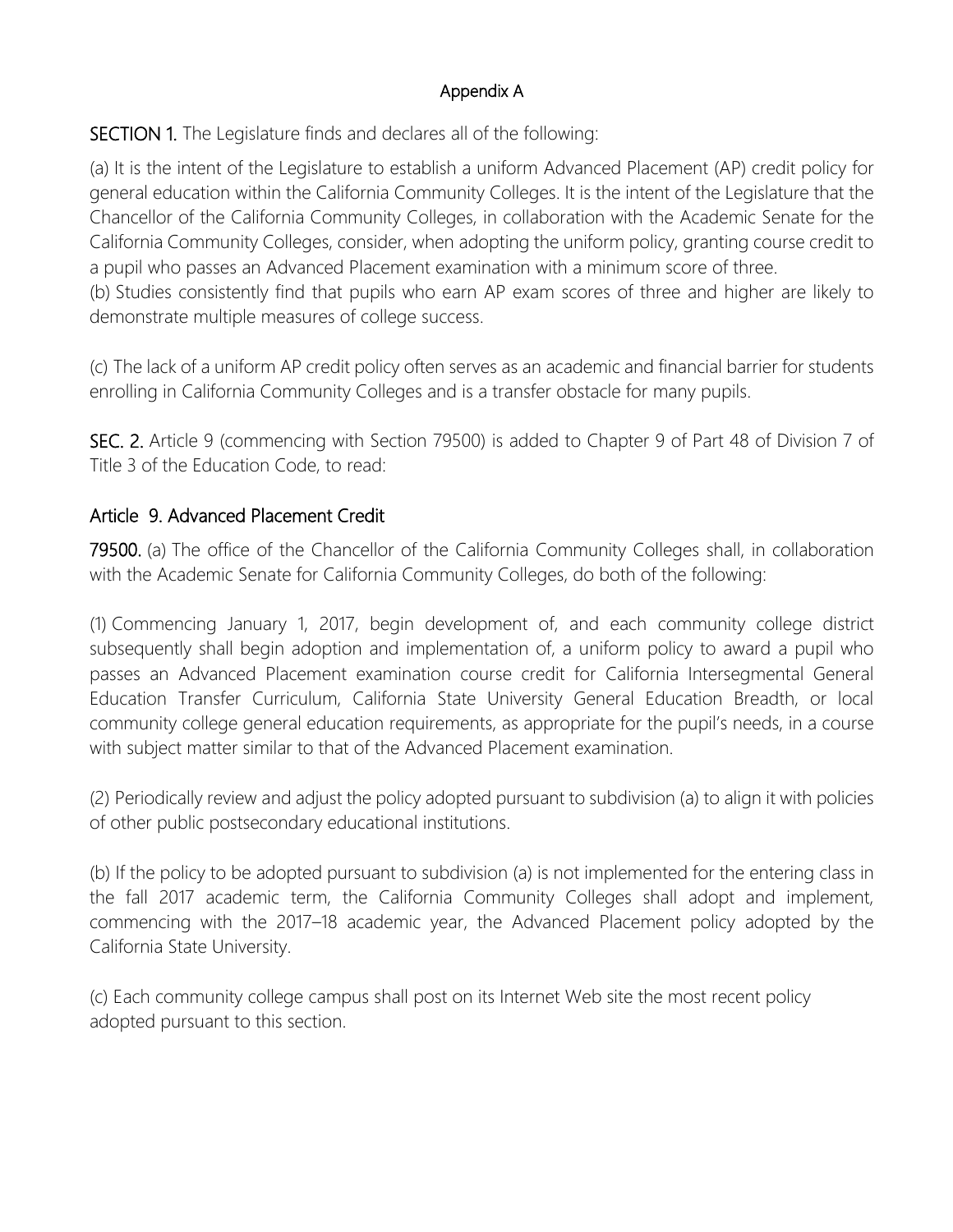

| <b>Book</b>   | Administrative Procedures                                                              |
|---------------|----------------------------------------------------------------------------------------|
| Section       | Chapter 4 - Academic Affairs (including former Article 6 - Instruction and Curriculum) |
| Title         | Credit by Examination                                                                  |
| Number        | AP 4235                                                                                |
| <b>Status</b> | Active                                                                                 |
| Legal         | California Code of Regulations, Title 5, Section 55050                                 |
| Adopted       | June 14, 2013                                                                          |
| Last Revised  | May 22, 2015                                                                           |
| Origin        | formerly AP 6030                                                                       |
| Office        | College Presidents                                                                     |

1. Discipline faculty, through the college's established curricular processes and procedures, shall determine if a course is eligible for credit by examination.

2. A list of all courses eligible for credit by examination shall be maintained by the Office of Instruction and included in the College Catalog.

3. The nature and content of the examination or other cumulative assessment shall be determined solely by the faculty in the discipline that normally teach the course for which credit is to be granted. The faculty shall determine that the examination or other cumulative assessment adequately measures mastery of the course content as set forth in the course outline of record (Title 5, 55050 (c)).

4. The faculty may accept an examination or other cumulative assessment conducted at a location other than the community college for this purpose (Title 5, 55050 (c)). For example, standardized exams regulated or prescribed by the State of California for specific occupational areas, Advanced Placement Exams, etc.

5. The student's academic record shall be clearly annotated to reflect that credit was earned by examination (Title 5, 55050 (e)).

6. Grading shall be according to the regular grading scale approved by the governing board (Title 5, 55023) except that a student shall be offered a pass/no pass option if that is ordinarily available for that course. (Title 5, 55050 (f)).

7. A student who earns credit by examination for a particular course shall not be allowed to subsequently earn credit by exam for any other course that normally precedes that course in a pre-requisite sequence.

8. Units earned by credit by examination shall not be counted in determining the quarter hours in residence required by the associate degree (Title 5, 55050 (g)). Units earned through credit by exam are not considered for Financial Aid, Scholarship, or Veteran Services eligibility and payments.

9. Registration and fees: Students will be registered for a Credit by Examination section of the course created specifically for this purpose. Students who take the examination or cumulative assessment must pay a fee for service equal to the usual per unit enrollment fees for the course, but exclusive of any fee-based supplies. Fees for credit by examination are non-refundable. (Title 5, 55050 (h)).